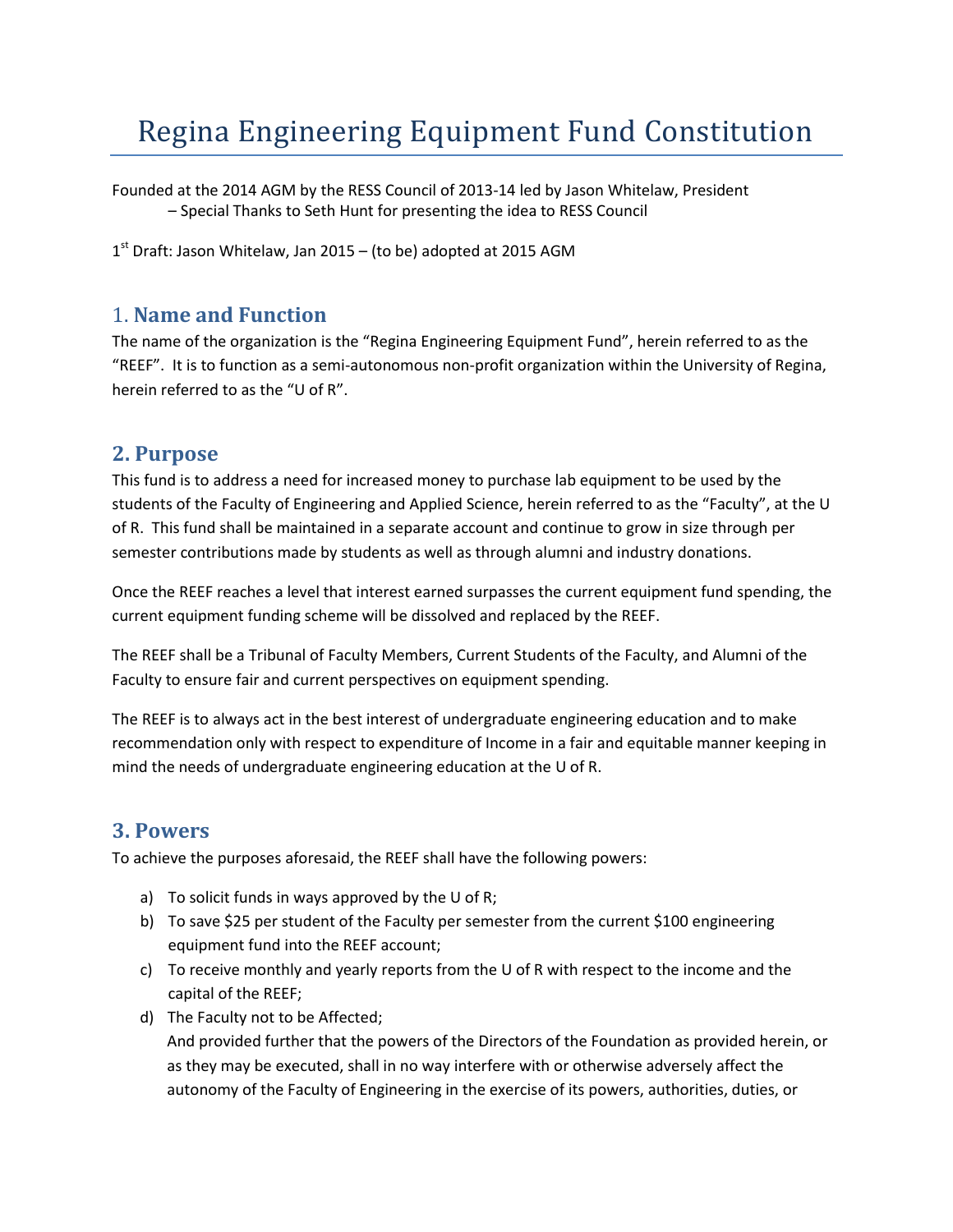regular conduct of its affairs. The funds raised for the Foundation and the interest earned shall not have an adverse effect on the funding of the Faculty, and shall be held by the University in a separate account separate from all general funds of the University.

#### **4. Directors**

The affairs of the REEF shall be managed by its directors, who shall receive no remuneration for acting as such, in accordance with this constitution and the by-laws of the REEF.

The Board of Directors shall have authority to initiate reasonable expenditures for the administration of the REEF and shall have the sole authority to propose non-administrative expenditures, subject to approval by the Board of Directors.

a. Members of the Board of Directors

There shall be a minimum of seven (7) directors during establishment of the REEF, and a minimum of sixteen (16) directors upon establishment, provided there shall always be an equal number of representatives from each of the representative bodies identified in the tribunal, not counting the ex officio position which is intended to serve as chair of the REEF.

This number of sixteen (16) represents the current five (5) engineering disciplines offered at the U of R, with intention being a Board of Directors comprised of 5 students, 5 alumni, 5 faculty, one dean. This provides three (3) representatives for each discipline. If in the future a further discipline is established/abolished in the Faculty, the number sixteen (16) should be adjusted in multiples of three (3) accordingly.

The Board of Directors shall consist of the following voting members who must be a minimum of 18 years of age:

- i. Two (2) student elected Student Endowment Directors, currently registered in the undergraduate faculty in the  $4<sup>th</sup>$  semester or later, from differing programs, in good academic standing;
- ii. Two (2) student elected Alumni Endowment Directors, graduates of the faculty, from differing programs, currently employed in industry, registered as an EIT with APEGS;
- iii. Two (2) faculty elected Faculty Endowment Directors, currently teaching classes or labs in the Faculty, from differing programs;
- iv. The Dean of Engineering, ex officio;
- v. Such additional directors (up to a maximum of nine (9) additional directors) as may be determined by resolution of the then existing Board of Directors.
- b. Term of Office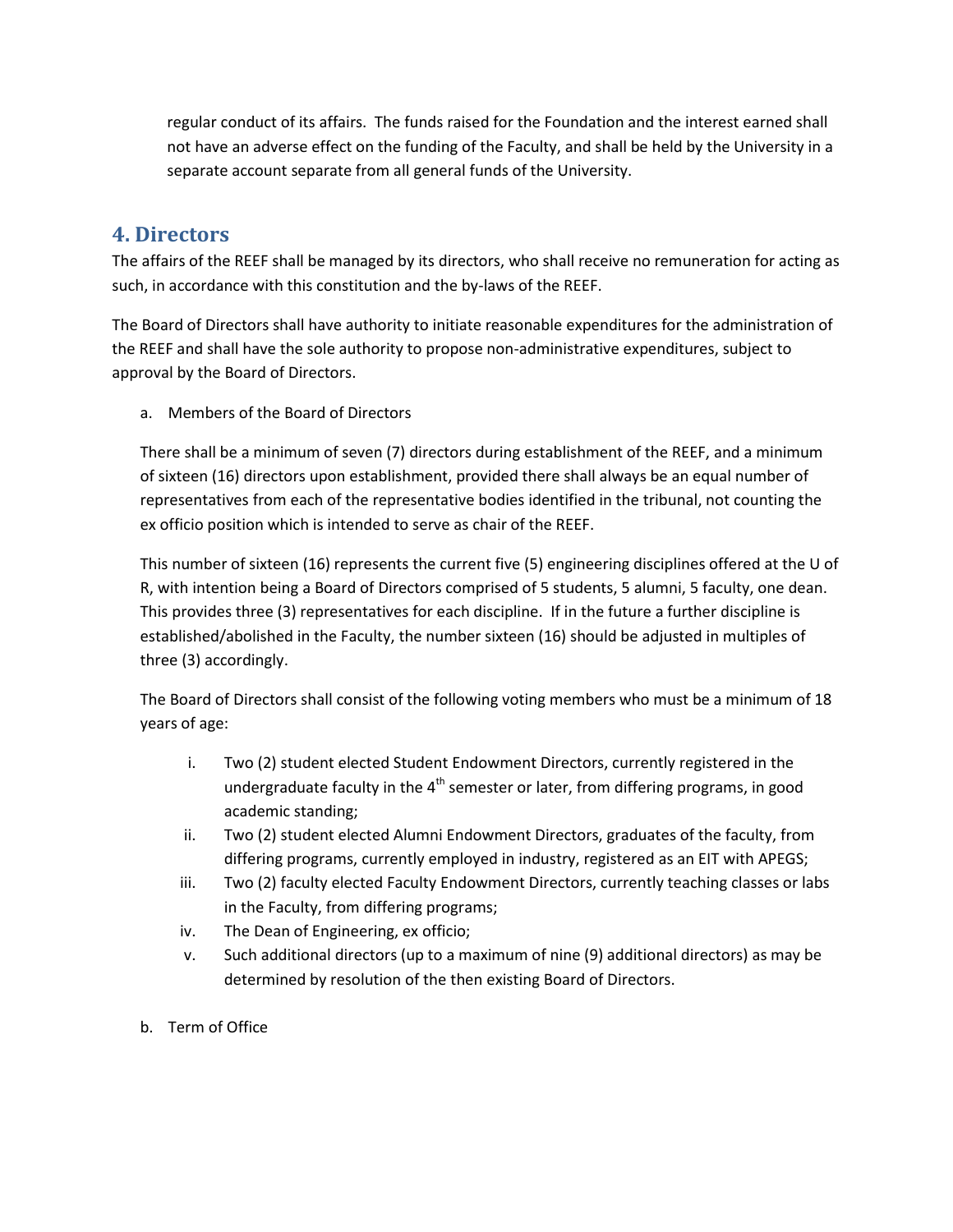Excluding the ex-officio members, the term of office for a director shall be determined by the Board of Directors and shall not exceed twenty-four (24) months from the date of election. Directors shall be eligible for re-election.

The office of director shall be automatically vacated:

- i. if a director resigns an office by delivering a written resignation to the secretary of the REEF;
- ii. if the director is found guilty of a financial felony by a court;
- iii. if the director becomes bankrupt;
- iv. if in a special general meeting of members, duly called for that purpose, a resolution is passed by two-thirds (2/3) of the members present at the meeting that the director be removed from office;

Provided that if any vacancy shall occur for any reason in this paragraph contained, the remaining members of the Board of Directors by majority vote, may fill the vacancy with a member of the REEF.

#### c. Funding Allocation

The board of directors is responsible for reviewing and approving funding grants. It shall act as a body representing each undergraduate Engineering discipline in a fair manner.

#### d. REEF By-Laws

All by-laws of the REEF and amendments thereto must be approved by a two-thirds (2/3) majority of the Board of Directors at a meeting duly called for that purpose.

The directors of the foundation, at their earliest convenience and subsequently as may be required, shall draft by-laws in concert with the general aims and objectives of the REEF relevant to the management of the affairs of the REEF and the procedures of the meetings of members and of directors. These shall include at least the following:

- i. Frequency of regular meetings, notice of meetings, minutes and records, etc.;
- ii. Formality of making and passing resolution, and voting procedures;
- iii. Establishment of officers of the REEF, and their duties and responsibilities;
- iv. Establishment of any standing committees, such as an executive committee, and their powers, duties or responsibilities;
- v. Establishment of fiscal year, which shall coincide with the University's fiscal year, and accounting procedures which shall be satisfactory to and approved by the University's Treasurer and Auditors;
- e. Meeting Quorum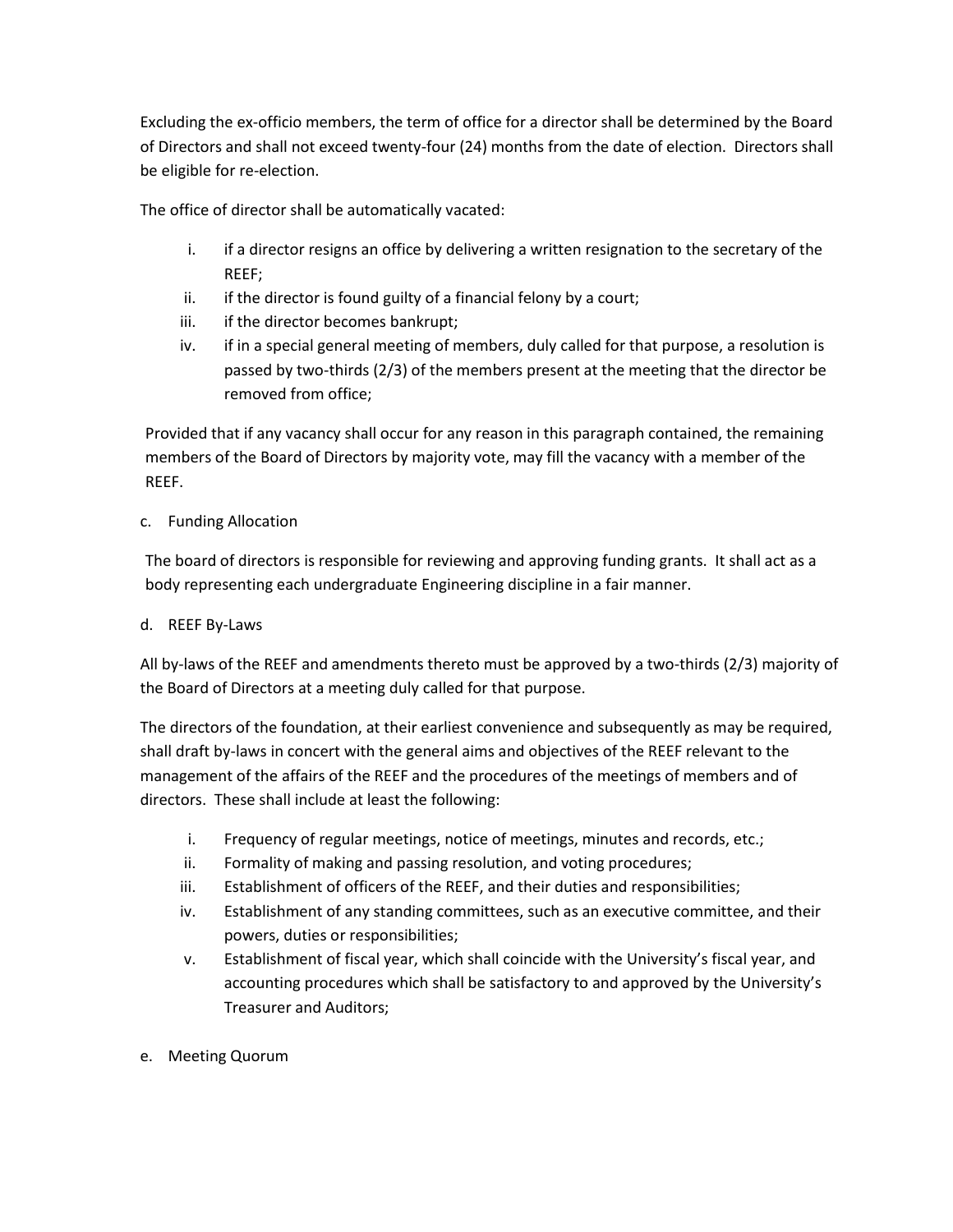Two-thirds (2/3) of the members of the Board of Directors present in person shall constitute a quorum for approval of such by-laws and amendments

### **5. Membership of the REEF**

Membership shall include all current undergraduate students of the faculty, alumni of the faculty, and members of the faculty. There shall be no membership fees or dues.

#### **6. Annual General Meeting**

The directors of the REEF shall call an annual meeting of the members at the U of R on a day and at a time as shall be determined by the directors and fixed by a by-law of the foundation. Only at an annual general meeting, and with one (1) month prior notice sent out to the membership, may this Constitution be amended.

## **7. Auditors**

The accounts of the REEF shall be audited by the Auditors of the University. In the event that the REEF requests an additional audit, any expenses for fees or services for such audits shall be charged to the accounts of the REEF.

# **8. Establishment of a Separate Foundation**

In the event that the members, through a majority vote to the effect at a membership referendum, determine that it is desirable to set up a new foundation with similar objectives to the REEF but wholly separate from the U of R, a separate foundation may be set up and this Constitution shall continue to apply to the funds held by the U of R.

Provided however, that the Board of Directors of the REEF after consideration of the objectives and powers of the new foundation, determine that it is in the best interest of the REEF to transfer the funds, and Revenue Canada approves such a transfer, the U of R shall transfer the funds to the new foundation upon such terms and conditions as the Board of Directors may direct. After such a transfer is finalized, the foundation shall be dissolved.

#### **9. Dissolution**

If for any reason the REEF is dissolved and the funds are not transferred to a new foundation, then the following restrictions to dissolution apply:

a. Upon dissolution the funds after payment of all debts and liabilities, shall remain the property of the Faculty of Engineering, to be used as recommended by the Dean of Engineering, for the purposes of benefitting the undergraduate programs in the Faculty of Engineering at the U of R;